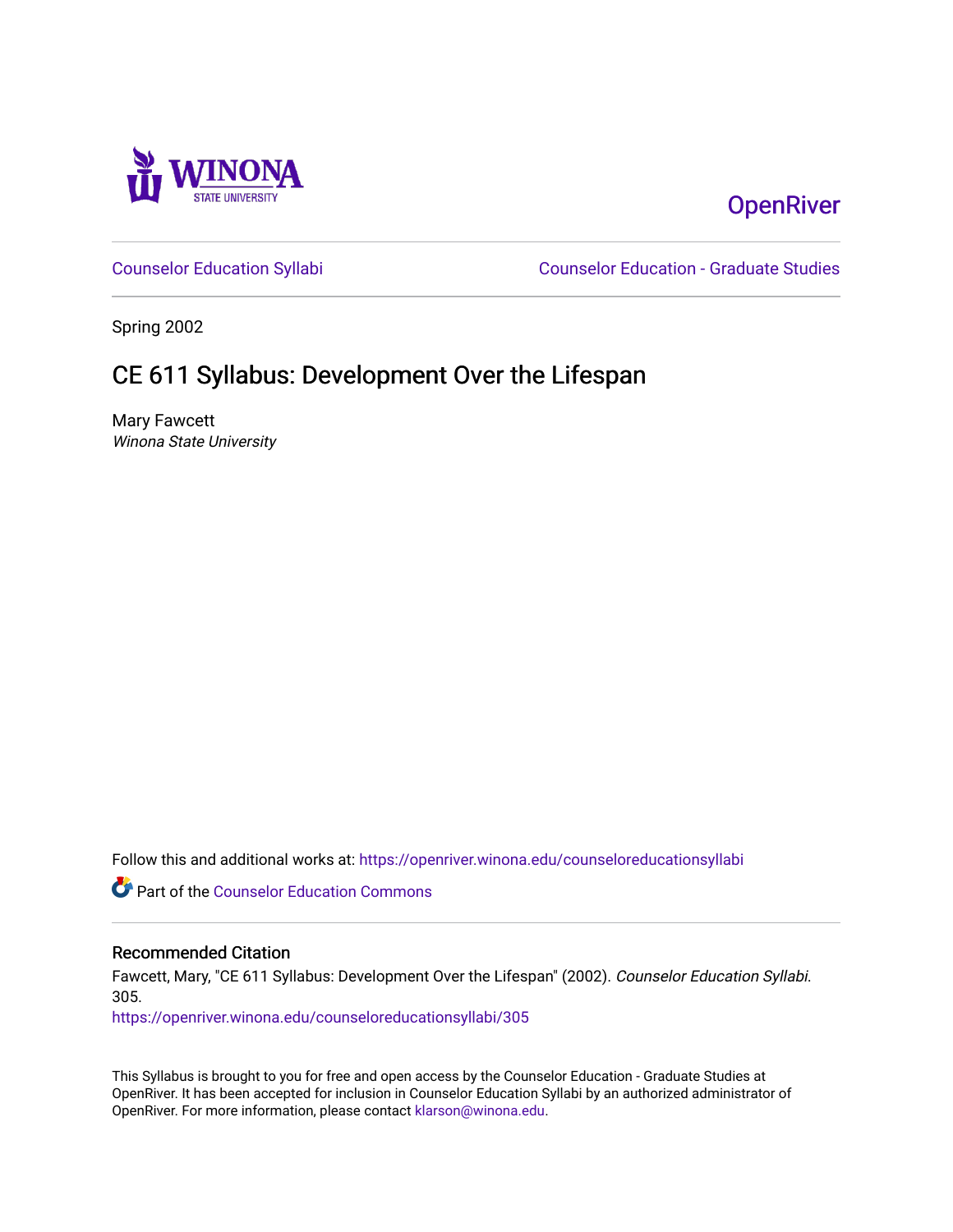# **COURSE SYLLABUS COUNSELOR EDUCATION DEPARTMENT WINONA STATE UNIVERSITY CE 611 Development over the Lifespan Mary Fawcett, Ph.D. 132 Gildemeister Hall 507-457-5338 mfawcett@winona.edu**

**Council for Accreditation of Counseling and Related Educational Programs (CACREP) Related Standards:** 

- a. theories of individual and family development and transitions across the life span;
- b. theories of learning and personality development, including current understandings about neurobiological behavior;
- c. effects of crises, disasters, and other trauma-causing events on persons of all ages;
- d. theories and models of individual, cultural, couple, family, and community resilience;
- e a general framework for understanding exceptional abilities and strategies for differentiated interventions;
- f. human behavior, including an understanding of developmental crises, disability, psychopathology, and situational and environmental factors that affect both normal and abnormal behavior;
- g. theories and etiology of addictions and addictive behaviors, including strategies for prevention, intervention, and treatment; and
- h. theories for facilitating optimal development and wellness over the life span.

# **COURSE DESCRIPTION**

 $\overline{\phantom{1}}$ 

**1. Catalog description**

The purpose of this course is to provide an overview of perspectives on the normal development of children, adolescents and adults. Major theories, issues, eras, and trends in lifespan development will be addressed.

2. **Content areas:** lifespan stages, developmental theories, key mental health/developmental issues, current childhood illness that impede learning, and critical issues facing the elderly

#### 3. **Course objectives:**

Class members will:

- 1. Increase their understanding of the basic theories, concepts, and principles of adolescent growth and development.
- 2. Increase their awareness of the assumptions and beliefs

which they themselves have about children and adolescents.

3. Enhance their ability to work effectively as a helping

person with children and adolescents, aware of the young person's individual needs.

4. Increase their understanding of special issues impacting children and adolescents, including gender, sexuality, schooling, and multicultural issues.

#### **Required Readings:**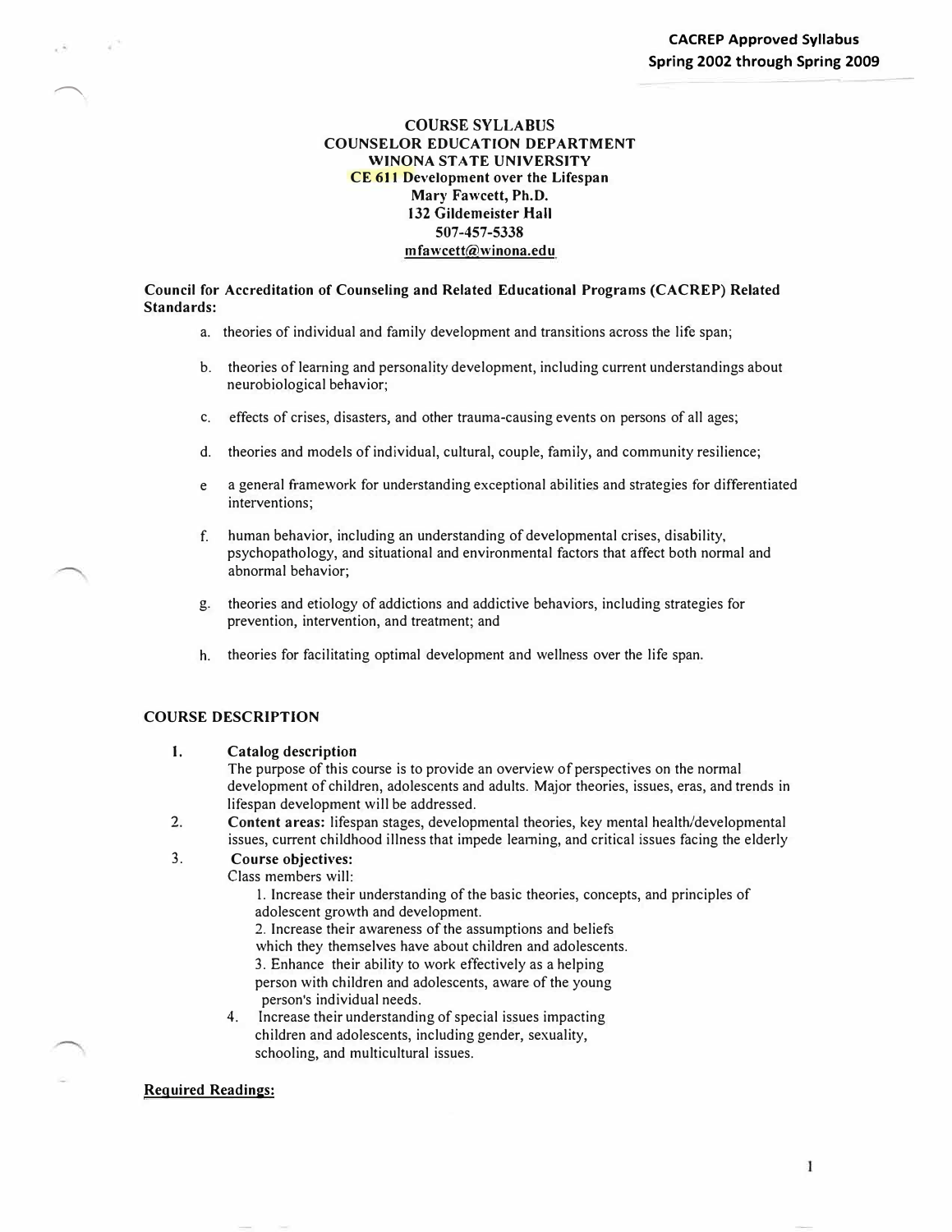Sigelman, C. K. & Ryder, E. A. (2006). Life-span human development (5th ed.). Belmont, CA: Wadsworth, Inc.

#### **Course Requirements and Grading:**

This course is graded on the following 7 point scale:

| $100 - 93$ : | A |
|--------------|---|
| $92 - 86$ :  | в |
| $85-79$ :    | C |
| 78-72:       | D |

- Complete final exam (20%) Ì.
- Complete an APA discussion paper of Bandura's theory as it applies to gender role models on a  $\overline{2}$ . TV sitcom or drama of your choice (15%)
- Complete APA and personal discussion on your choice of theory of lifespan developmental stage 3. as it applies to your own development (25%)
- 4. Complete observation analysis paper on developmental stage of your choice (10%)
- $5:$ Attendance and participation (20%)
- Complete a stress management project and discussion paper of experience (10%) 6.
- 7. Complete a course evaluation at the conclusion of the course

# **Content delivery:**

will include lecture, class discussions, didactic method, and small group discussion.

# **Final Exam**

This will be a take-home, open "book and notes" final exam. You may not collaborate with others on this exam. It is to be done individually. The discussion questions are designed to help you synthesize your learnings this semester.

# **Gender Role Models Paper**

The purpose of this assignment is to help you apply social learning theory to gender role development in our society today through the use of media. You are to apply Bandura's theory to an episode of a sitcom or drama of your choice, assess the type of gender roles for men and women that are being presented, and discuss aspects of these gender roles. Be sure to discuss Bandura's theory, the gender roles portrayed, and the possible impact on children/adolescents who may watch this particular program. This paper should be 2-3 pages. You may simply write the title of the TV program on the title page without referencing it in a bibliography. Be sure to use APA citations when discussing theory and your television program.

### **Theory Paper**

The goal of this assignment is to integrate learnings of development theory with your own life experiences and development. As you are able to "test" a theory of development and attempt to apply it to yourself, you will be able to determine if you can provide support for that theory. Remember that you are not proving or disproving this theory.

Think about how you think about your world, what is important to you, how you interact with your environment, your views about important relationships in their life, etc., Determine whether your theory of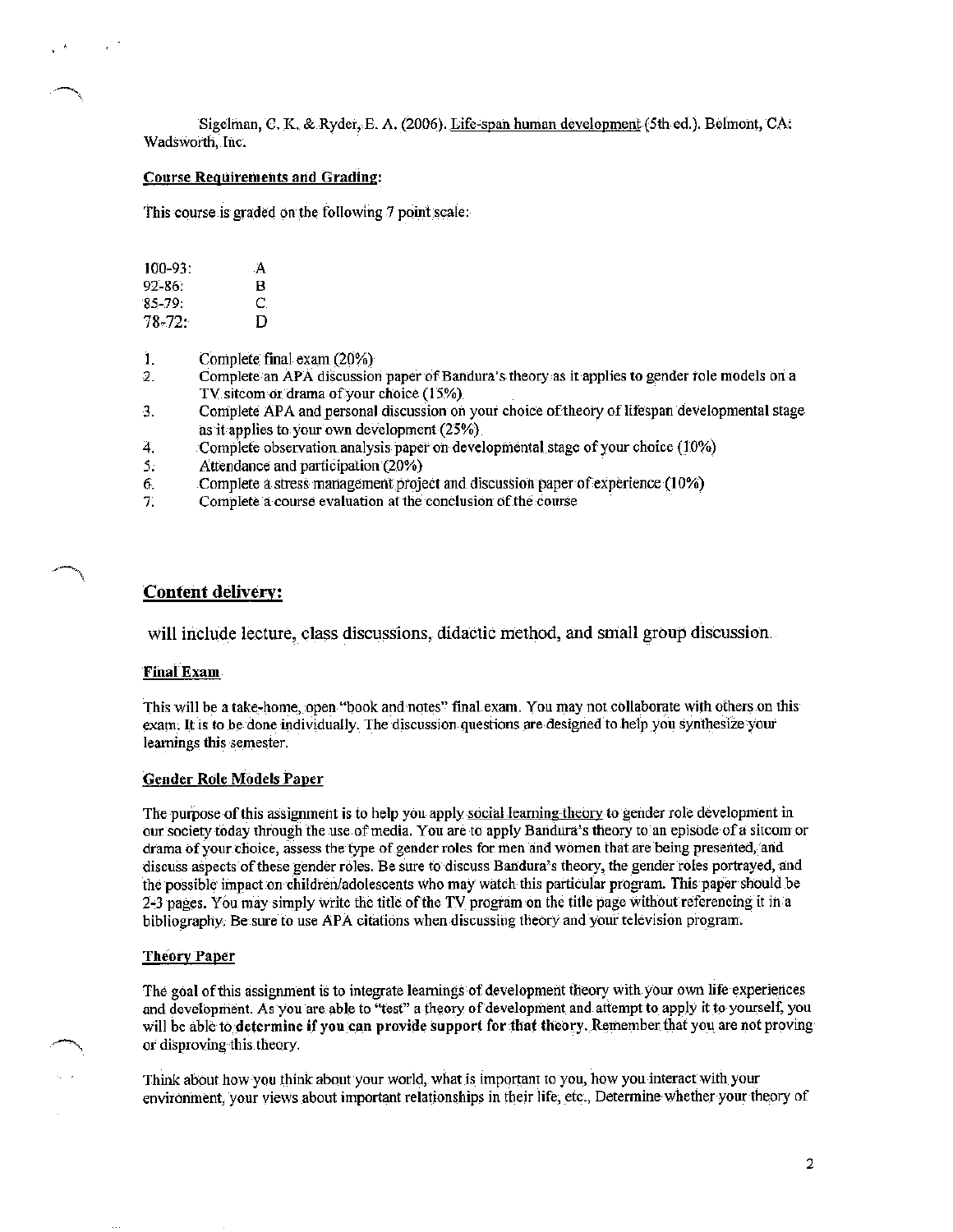choice is supported by your reflections about your own development WHY. Specific discussion of theory as it relates to the interview is essential. This paper should be 4-7 word processed, 12 font. Times Roman Numeral, double-spaced pages in length, Correct APA style of referencing your theory is required.

## **Lifespan Observation Paper Guidelines**

The goal of this assignment is to integrate learnings of child, adolescent or adult theory with your experiences with observees. As you are able to "test" a theory of development and attempt to apply it to a child, adolescent, or adult, you will be able to determine if you can provide support for that theory.

Select a site to observe a group of similar aged persons: children (2-5 yrs, 6-9 yrs, 10-12 yrs) adolescents (13-16 yrs, 17-19 yrs) or adults (20-29 yrs, 30-39 yrs, 40-49 yrs, 50-59 yrs, 60-69 yrs, 70 yrs or older). You will need to obtain permission if it is a school site or if you will be engaged with the observees on any level. Try to make this true qualitative research, with no contact. Guess the ages of the persons you are observing. Attempt to support a chosen theory of development. Describe behaviors and hypothesize. Be sure to integrate discussion of theory and observation.

Determine whether your theory of choice is supported by this observation, and WHY. Specific discussion of theory as it relates to the interview is essential. This paper should be 2-4 word processed, 12 font, Times Roman Numeral, double-spaced pages in length. Correct APA style of referencing your theory is required.

#### **Stress Management Project and Follow-up Paper**

This experience is designed to help you develop effective stress management skills and reflect on what is helpful for you. Students should turn in via e-mail their stress management goal (measureable and realistic) to the instructor. The follow-up paper is a one-page discussion of: the goal, assessment of effectiveness and plans for future stress management activities.

## **Attendance and Participation**

Students are required to attend class sessions. If it is necessary to miss more than one class for any reason (including emergencies), the student should consider withdrawing from the course. Participation is essential for learning. Students who share ideas and perspectives in class, engage fully in small group activities, and ask questions regularly will receive full participation credit.

## **COURSE STRUCTURE**

This course will consist of both lecture and experiential learning. Teaching methods will vary, including lecture, group discussion, small group or dyad work, and group participation activities.

## **Tentative Schedule Fall 06**

8/30: Introductions, syllabus, Major Trends in Human Development, Challenges to development in 6 areas: social, physical, vocation/career, spiritual, cognitive, relation to self.

9/6: Overview of development and theory (Chapts. 1, 2, 4)

9/13: Genetics and physical development (Chapts. 3, 5) Personality, Gender Roles (Chapt. 11)

9/20; Perception (Chapt. 6)

 $9/27$ : Cognition and learning (Chapt. 7, 8, 9) Gender Roles Paper due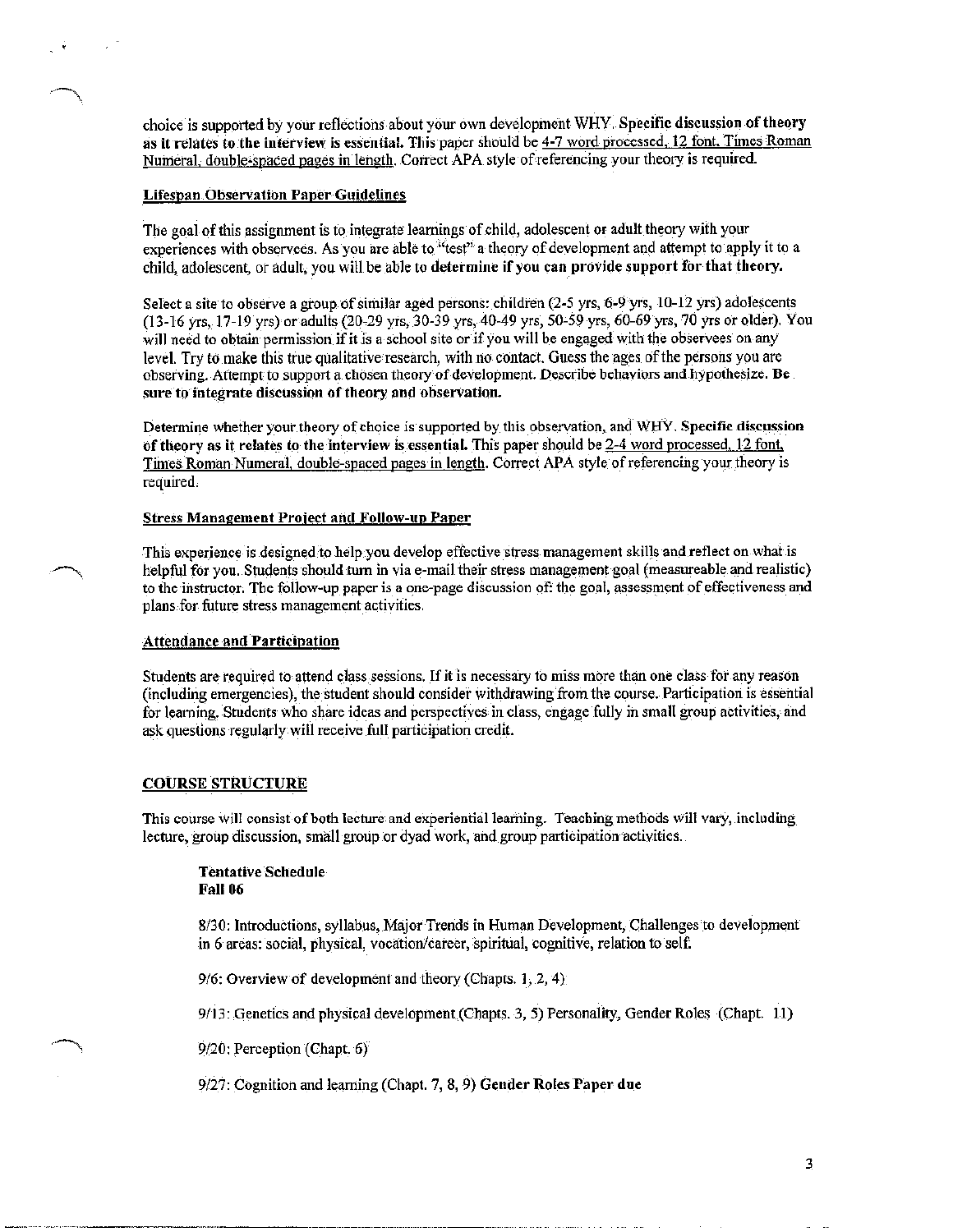10/4: Cognition and learning (Chapt. 7, 8, 9)

- 10/11: Sexuality (Chapt. 12) Observation Paper Due
- 10/18: No class
- 10/25: Moral development (Chapts. 13), Achievement (Chapt 10),
- 11/1: Psychological Disorders (Chapt 16), Theory Paper Due
- 11/8: Attachment and Family (Chapt. 14 & 15)
- 11/15: Sex Abuse and other life situations that effect normal development, Stress management paper due
- 11/22: Death and dying (Chapt. 17)
- 11/29: TBA, follow up on topics, exam distributed
- 12/6: Last class meeting, final exams are due

## **Some Highly Recommended Reading**

Cloud, H. & Townsend, J. (1999). Raising great kids. Zondervan Publishing House: Grand Rapids, MI.

Gilligan, C. (1977). In a different voice: Women's conception of self and morality. Harvard Educational Review, 47, 481-517.

Herr, E. L. (1989). Growing up is a family affair. Moody Bible Institute: Chicago.

Huggins, K. (1989). Parenting adolescents. Navpress: Colorado Springs, CO.

Kohlberg, L. (1981). The philosophy of moral development: Essays on moral development (Vols.

1-2). San Francisco: Harper and Row.

Robinson, A. F. (1999). How to raise an mvp. Zondervan Publishing House: Grand Rapids, MI.

Sanders, B. (1992). School daze: Helping parents cope with the bewildering world of public

schools. Flemming H. Revell Company: Terrrytown, NY.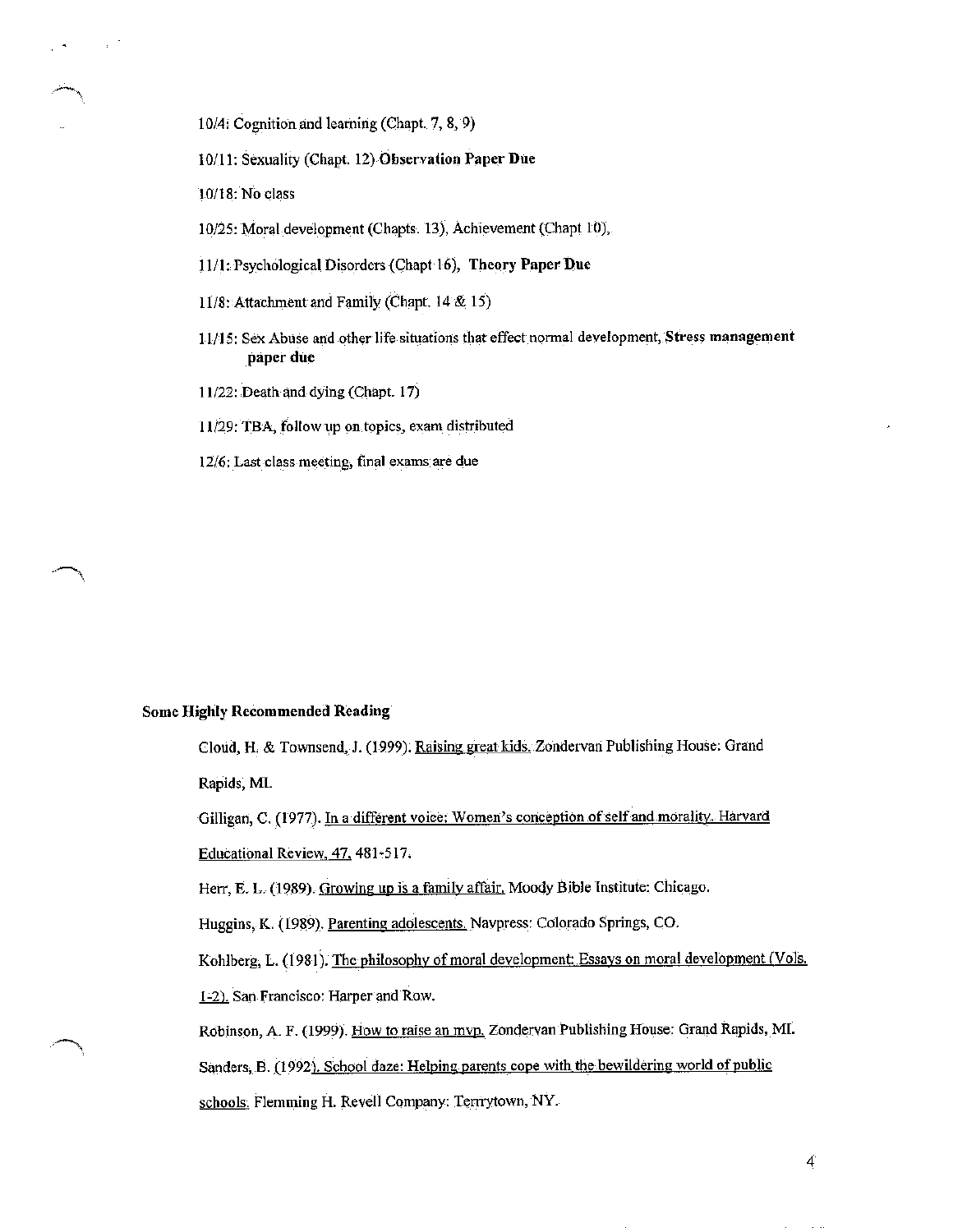Severe, S. (2000). How to behave so your children will, too! Greentree Publishishing, NY. www.researchpress.com (Ann Vernon, The Passport Program: A Journey through Emotional, Social, Cognitive, and Self-Development Research Press.

# APPENDIX A: STUDENT NOTICES

## **Electronic Device Notice:**

As a matter of courtesy to your classmates and the instructor, please turn off your beepers, cell phones, and any other electronic toys that make any noise.

## **Laptop/PDA Policy:**

Excluding students with a documented disability, the use of laptops and PDAs in class is prohibited without prior permission of the instructor.

#### **Recording Policy:**

Excluding students with a documented disability, the use of electronic recording devices in class are prohibited without prior permission of the instructor. Also, the recording of clinical material is prohibited to all students.

## **Academic Dishonesty Policy:**

Academic dishonesty is a basis for disciplinary action. Academic dishonesty includes, but is not limited to, activities such as cheating, using or purchasing "ghost-written" papers, and plagiarism (presenting as one's own the intellectual or creative accomplishments of another without giving credit to the source[s]). The faculty member, in whose course or under whose tutelage an act of academic dishonesty occurs, have the option of failing the students for the academic hours in question and may refer the case to other academic personnel for further action. Penalties for academic dishonesty may include expulsion from the university.

# **Class Visitor Policy:**

Due to the clinical nature of this course in this curriculum, visitors of any age are not allowed without prior permission of the instructor.

#### **E-mail Policy:**